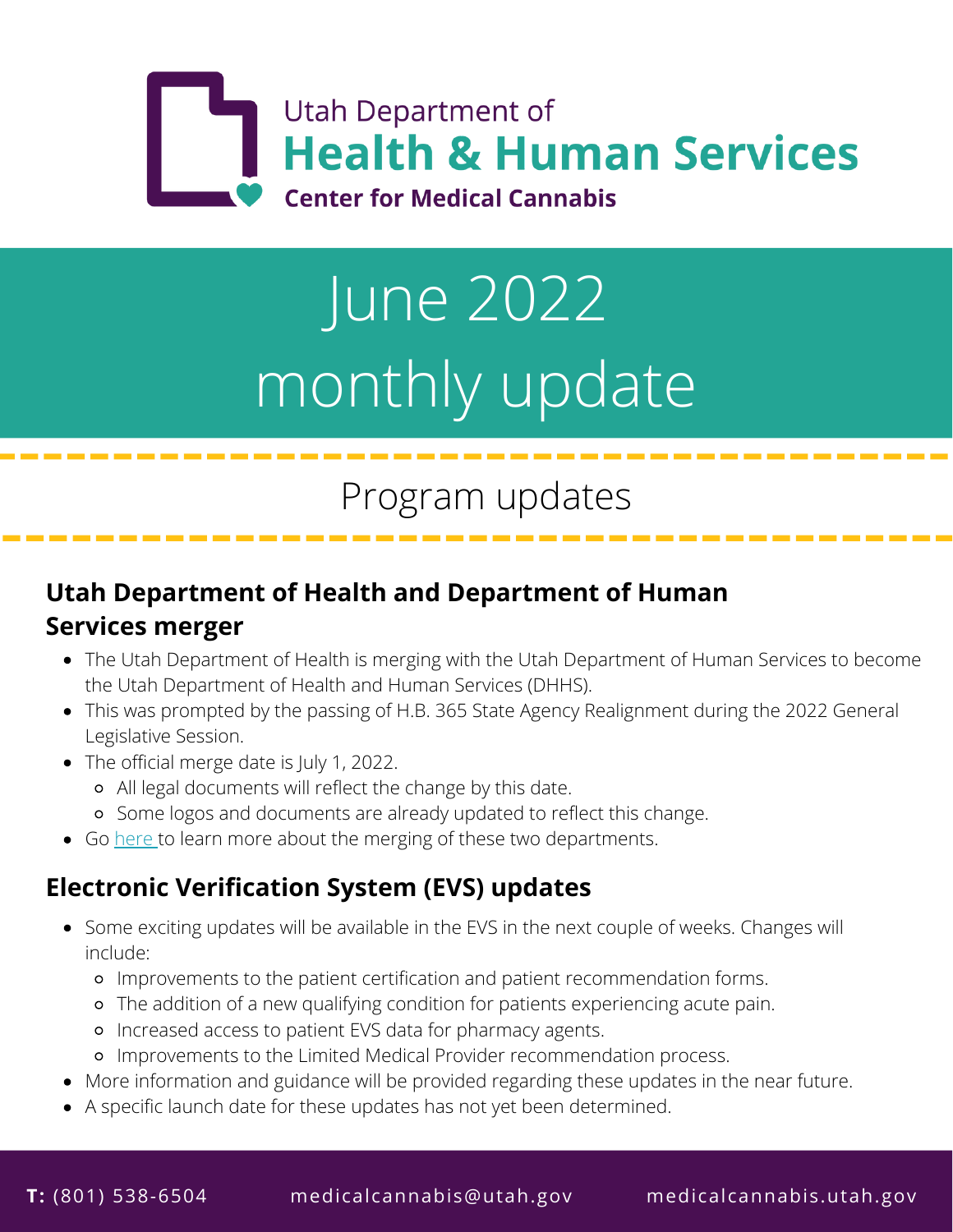## **Research and data**

#### **Data reporting**

#### **Current active and expired patients**

- There continues to be an consistent increase in the total number of patients with an active medical cannabis card.
- The gap between active and expired patients continues to grow.
- Consistent growth in the number of medical cannabis card holders is one of many indications that Utah residents are increasing their access to medical cannabis products that improve their quality of life.

You can review the full May 2022 data report [here.](https://medicalcannabis.utah.gov/resources/reporting/)







#### **Products sold by type**

In May 2022, the following products had the highest revenue:

- Cartridges/pens vape cartridges, vape pens.
- Flowers buds, finished flowers, prepack.
- Infused edibles gummies, lozenges, oils, sprays, liquid suspensions, capsules, pills.

**T:** (801) 538-6504 medicalcannabis@utah.gov medicalcannabis.utah.gov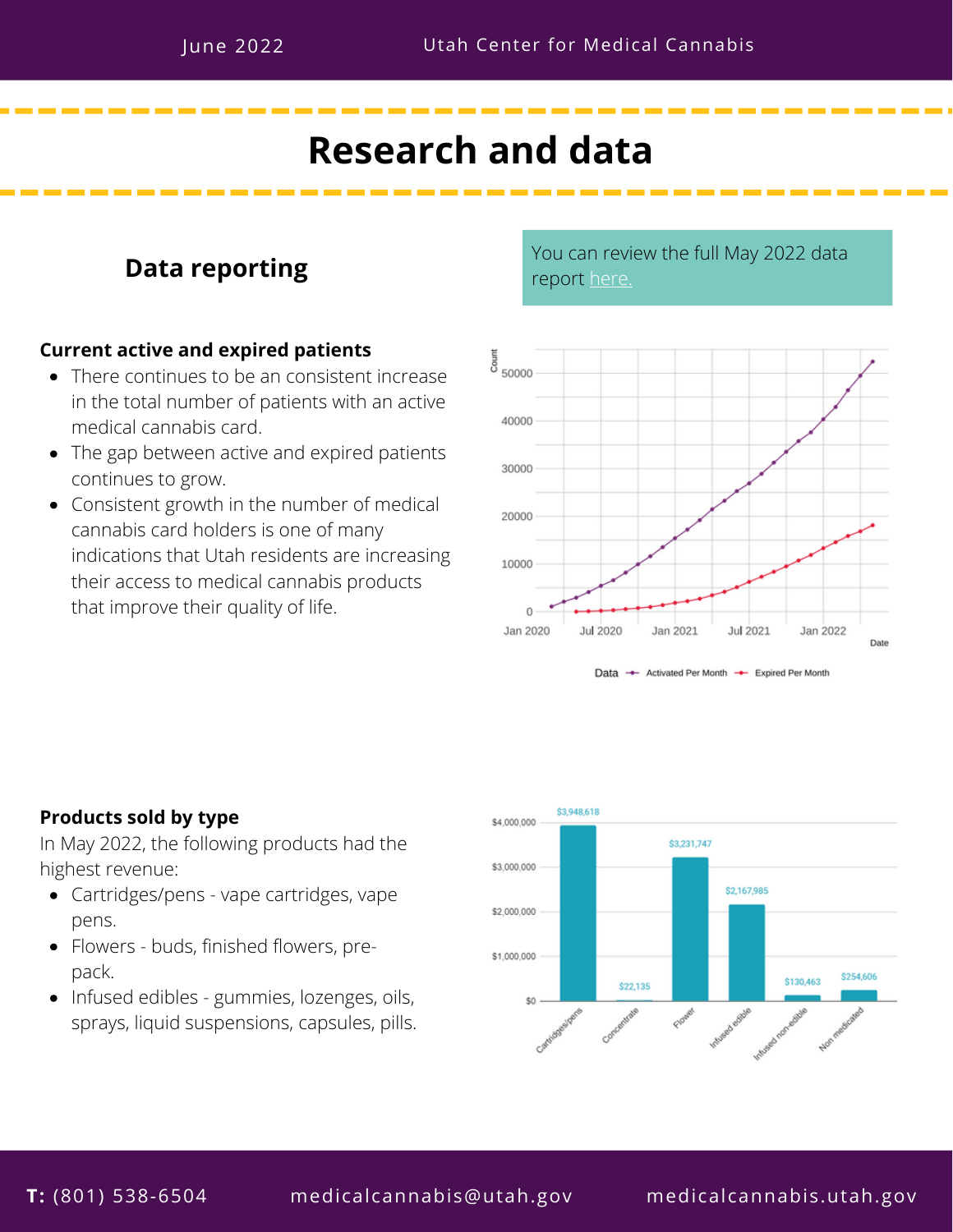#### **Ongoing research**

#### **DHHS Center for Medical Cannabis**

- The DHHS Center for Medical Cannabis is beginning to research trends in the types of medical cannabis products purchased by patients from licensed medical cannabis pharmacies. This research will include a breakdown of products purchased by dosing type and cannabinoid profile.
- This data will help DHHS, the Cannabis Research Review Board (CRRB), policymakers, medical providers, the industry, and the public be better informed about the medical cannabis industry in Utah.
- This data will also be used to determine how to best provide education about cannabis use to healthcare providers and to the public.

#### **Acute pain and cannabis use**

- The Cannabis Research Review Board discussed research about using cannabis to treat acute pain during its meeting on June 14, 2022. A recording of the most recent meeting is available [here](https://www.youtube.com/channel/UCJW8IN0h7wQ3ojY33gZC8cw).
- A guidance statement about using cannabis to treat acute pain will be reviewed and voted on during the July Cannabis Research Review Board meeting.